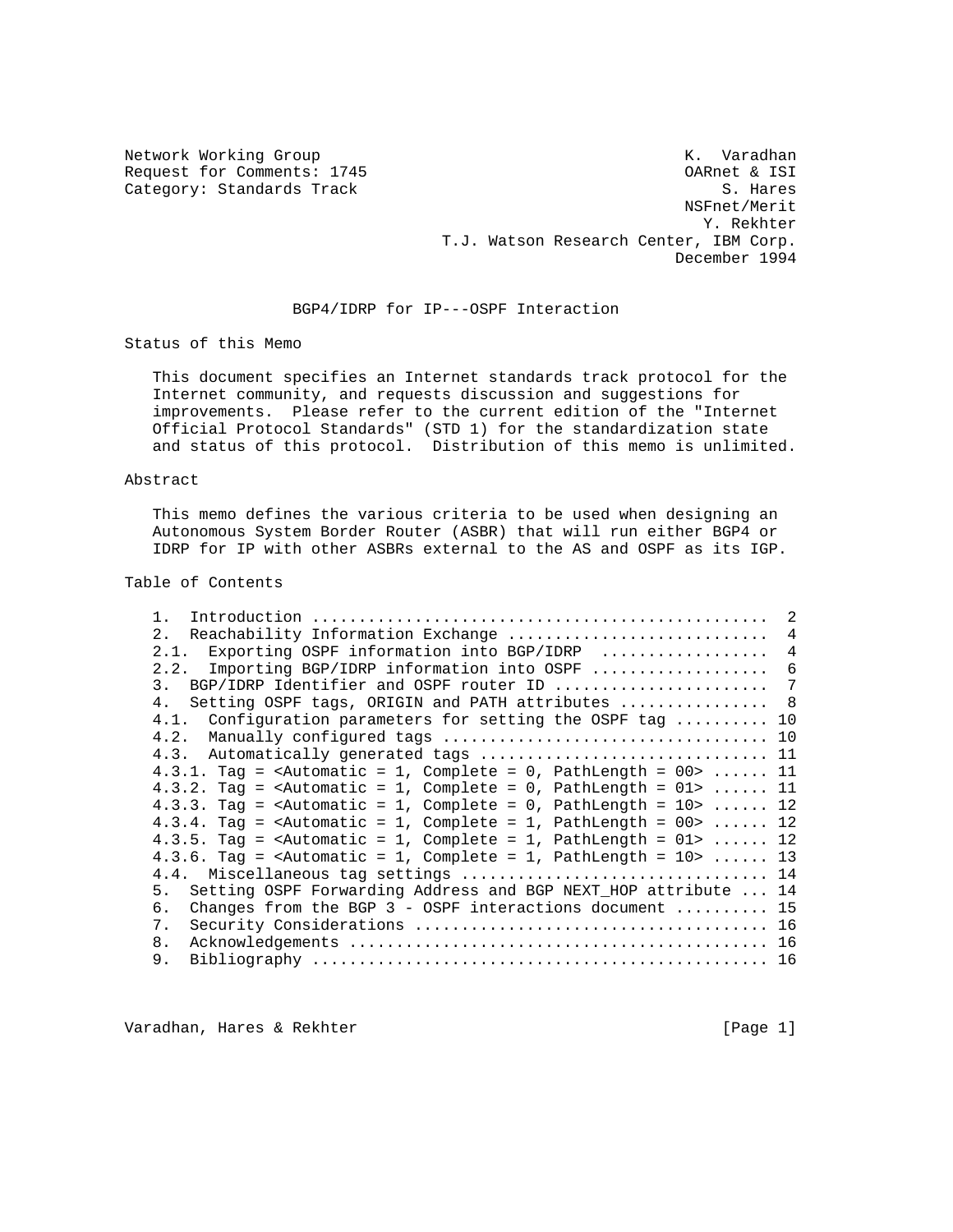10. Appendix .................................................... 18 11. Authors' Present Addresses .................................. 19

### 1. Introduction

 This document defines the various criteria to be used when designing an Autonomous System Border Router (ASBR) that will run BGP4 [RFC1654] or IDRP for IP [IDRP] with other ASBRs external to the AS, and OSPF [RFC1583] as its IGP.

 All future references of BGP in this document will refer to BGP version 4, as defined in [RFC1654]. All reference to IDRP are references to the Inter-Domain Routing Protocol (ISO 10747) which has been defined by the IDRP for IP document [IDRP] for use in Autonomous Systems.

 This document defines how the following fields in OSPF and attributes in BGP/IDRP are to be set when interfacing between BGP/IDRP and OSPF at an ASBR:

 IDRP came out of the same work as BGP, and may be consider a follow on to BGP-3 and BGP-4. Most fields defined in the interaction between BGP and IDRP are named the same. Where different, the IDRP fields are shown separately.

BGP/IDRP MULTI\_EXIT\_DISC

BGP ORIGIN and AS\_PATH/AS\_SET vs. OSPF tag IDRP EXT\_INFO and RD\_PATH/RD\_SET

BGP/IDRP NEXT\_HOP vs. OSPF Forwarding Address

BGP/IDRP LOCAL\_PREF vs. OSPF cost and type

 IDRP contains RD\_PATH and RD\_SET fields which serves the same purpose as AS\_PATH and AS\_SET fields for IDRP for IP. In this document, we will use the terms PATH and SET to refer to the BGP AS\_PATH and AS\_SET, or the IDRP RD\_PATH and RD\_SET fields respectively, depending on the context of the protocol being used.

 Both IDRP and BGP provide a mechanism to indicate whether the routing information was originated via an IGP, or some other means. In IDRP, if route information is originated by means other than an IGP, then the EXT\_INFO attribute is present. Likewise, in BGP, if a route information is originated by means other than an IGP, then the ORIGIN attribute is set to <EGP> or <INCOMPLETE>. For the purpose of this document, we need to distinguish between the two cases:

Varadhan, Hares & Rekhter [Page 2]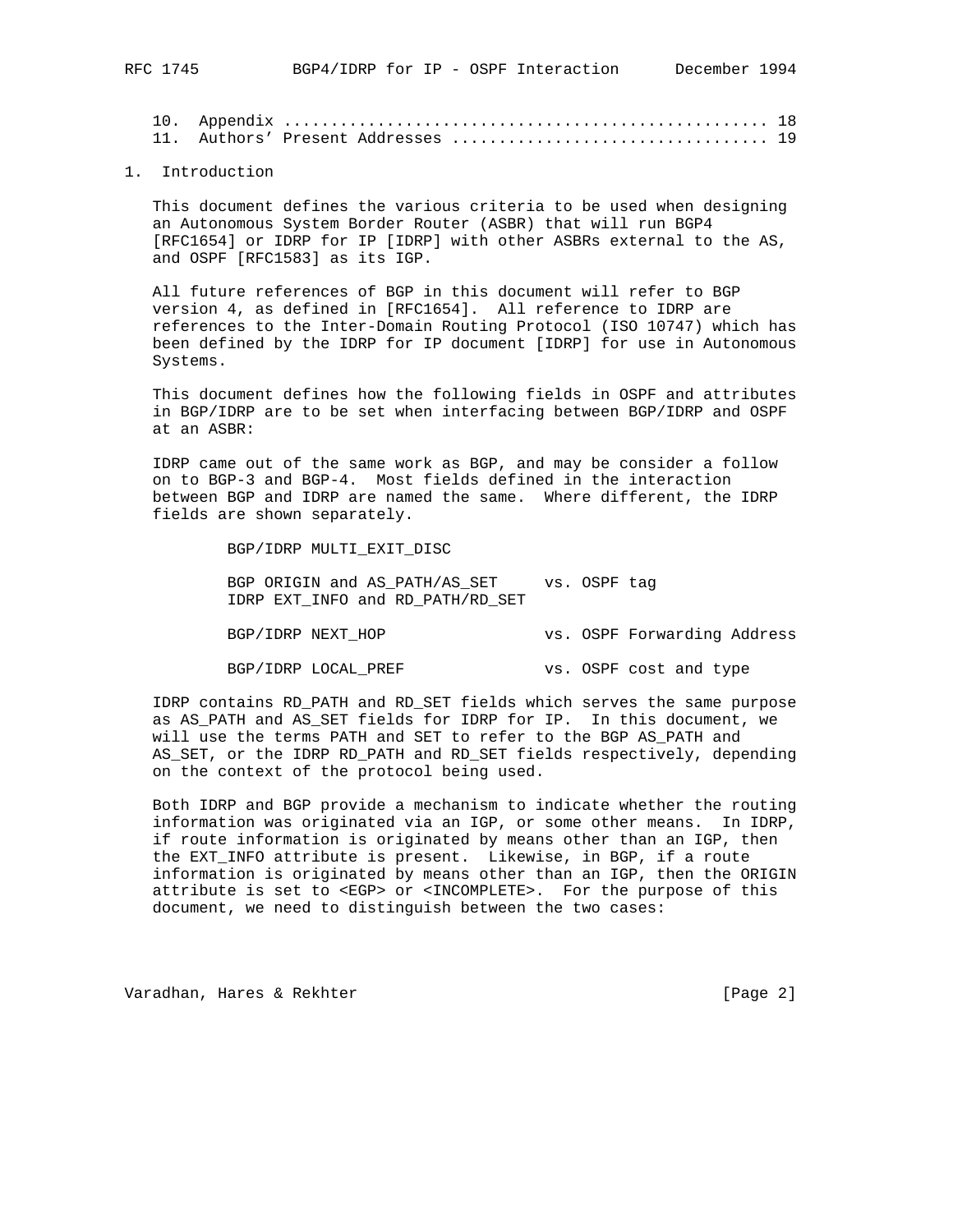- (a) Route information was originated via an IGP,
- (b) Route information was originated by some other means.

 The former case is realized in IDRP by not including the EXT\_INFO attribute, and in BGP by setting the BGP ORIGIN=<IGP>; The latter case is realized by including the EXT\_INFO attribute in IDRP, and by setting the BGP ORIGIN=<EGP>. For the rest of the document, we will use the BGP ORIGIN=<IGP> to refer to the former scenario, and BGP ORIGIN=<EGP> to refer to the latter.

 One other difference between IDRP and BGP remains. IDRP for IP identifies an autonomous system by an identifier of variable length that is syntactically identical to an NSAP address prefix, and explicitly embeds the autonomous system number [IDRP]. BGP identifies an autonomous system just by an autonomous system number. Since there is a one-to-one mapping between how an autonomous system is identified in IDRP and in BGP, in this document, we shall identify an autonomous system by its autonomous system number.

 For a more general treatise on routing and route exchange problems, please refer to [ROUTE-LEAKING] and [NEXT-HOP] by Philip Almquist.

 This document uses the two terms "Autonomous System" and "Routing Domain". The definitions for the two are below:

 The term Autonomous System is the same as is used in the BGP RFC [RFC1267], given below:

 "The use of the term Autonomous System here stresses the fact that, even when multiple IGPs and metrics are used, the administration of an AS appears to other ASs to have a single coherent interior routing plan and presents a consistent picture of what destinations are reachable through it. From the standpoint of exterior routing, an AS can be viewed as monolithic: reachability to destinations directly connected to the AS must be equivalent from all border gateways of the AS."

 The term Routing Domain was first used in [ROUTE-LEAKING] and is given below:

 "A Routing Domain is a collection of routers which coordinate their routing knowledge using a single [instance of a] routing protocol."

 By definition, a Routing Domain forms a single Autonomous System, but an Autonomous System may be composed of a collection of Routing Domains.

Varadhan, Hares & Rekhter [Page 3]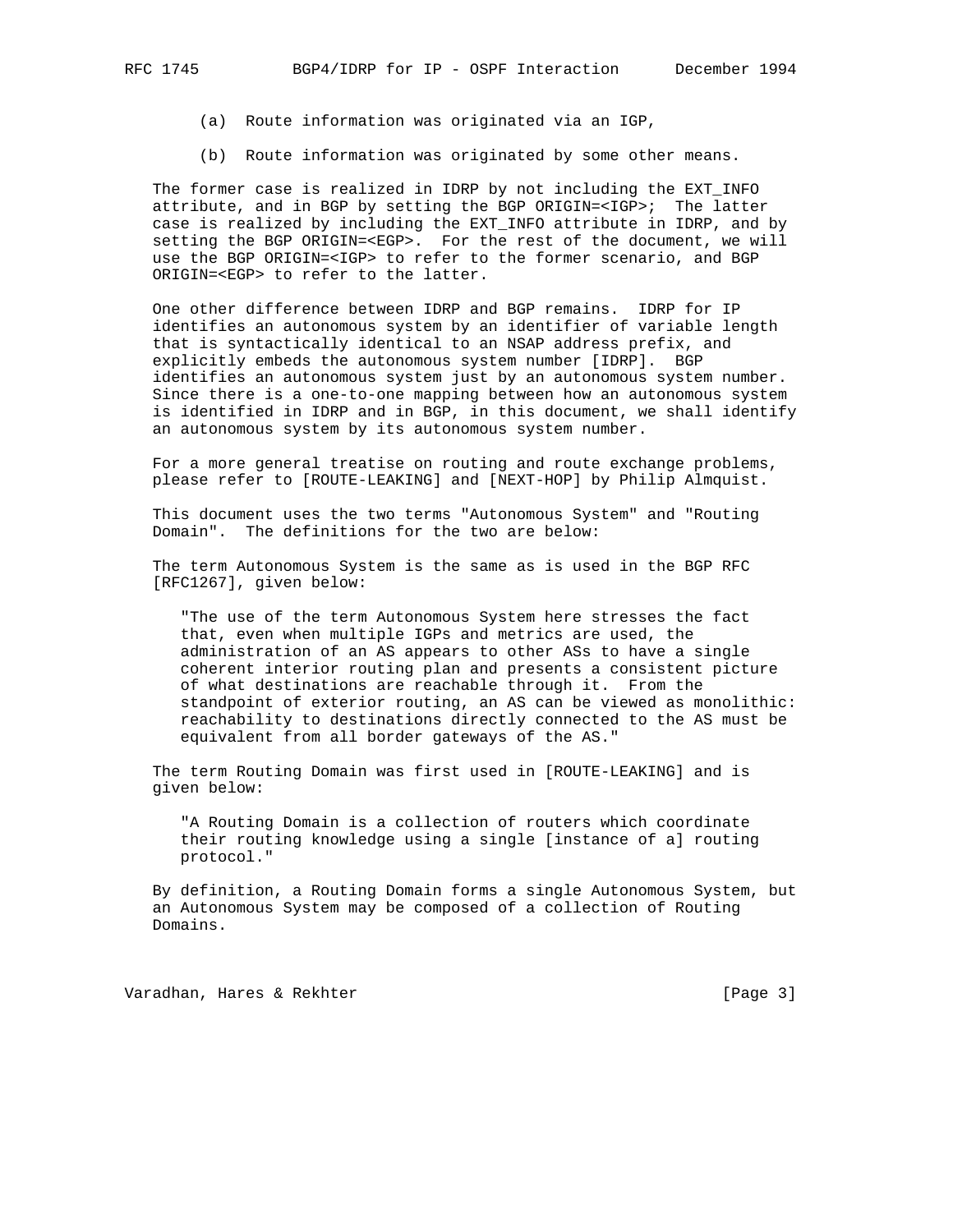BGP, IDRP and OSPF have the concept of a set of reachable destinations. This set is called NLRI or Network Layer Reachability Information. The set can be represented either as an IP address prefix, or an address, mask pair. Note that if the mask is contiguous in the latter, then the two representations are equivalent. In this document, we use the term "address/mask pair" in the context of OSPF, and "destination" or "set of reachable destinations" in the context of BGP or IDRP.

 This document follows the conventions embodied in the Host Requirements RFCs [RFC1122, RFC1123], when using the terms "MUST", "SHOULD," and "MAY" for the various requirements.

 A minimal implementation of BGP/IDRP OSPF exchange MUST not advertise a route containing a set of reachable destinations when none of the destinations in the address/mask pair is reachable via OSPF (section 2.1, bullet 3), MUST merge the PATH into a SET when multiple exit points exist within the same autonomous system for the same external destination (section 3), MUST set the OSPF tag accurately (section 4). This subset is chosen so as to cause minimal havoc to the Internet at large. It is strongly recommended that implementors implement more than a minimalistic specification.

2. Reachability Information Exchange

 This section discusses the constraints that must be met to exchange the set of reachable destinations between an external BGP/IDRP peer from another AS and internal OSPF address/mask pairs.

- 2.1. Exporting OSPF information into BGP
	- 1. The administrator MUST be able to selectively export address/mask pairs into BGP/IDRP via an appropriate filter mechanism.

 This filter mechanism MUST support such control with the granularity of an address/mask pair.

 This filter mechanism will be the primary method of aggregation of OSPF internal and type 1 and type 2 external routes within the AS into BGP/IDRP.

 Additionally, the administrator MUST be able to filter based on the OSPF tag and the various sub-fields of the OSPF tag. The settings of the tag and the sub-fields are defined in section 4 in more detail.

Varadhan, Hares & Rekhter [Page 4]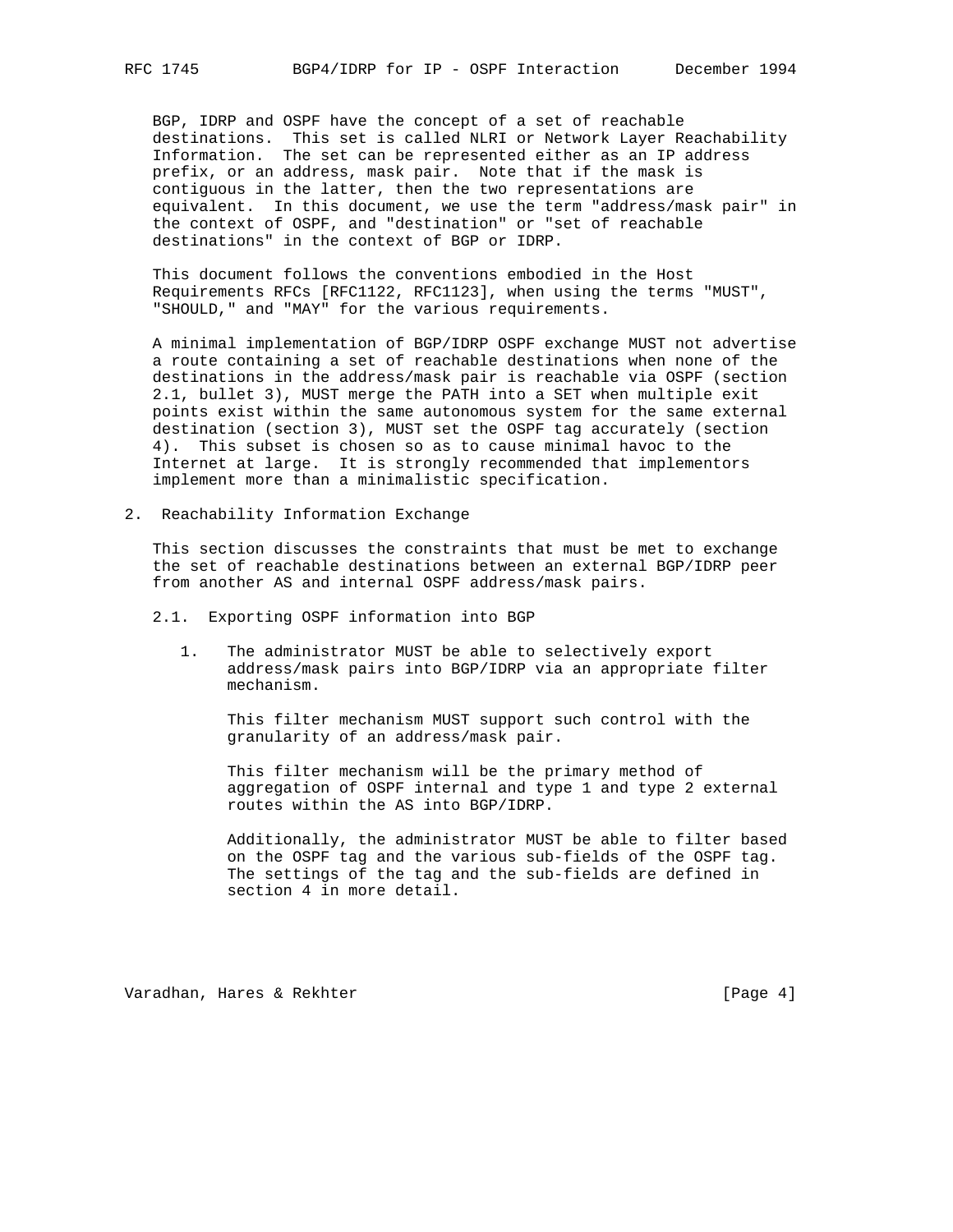o The default MUST be to export no routes from OSPF into BGP/IDRP. A single configuration parameter MUST permit all OSPF inter-area and intra-area address/mask pairs to be exported into BGP/IDRP.

 OSPF external address/mask pairs of type 1 and type 2 MUST never be exported into BGP/IDRP unless they are explicitly configured.

- 2. An address/mask pair having a non-contiguous mask MUST not be exported to BGP/IDRP.
- 3. When configured to export an address/mask pair from OSPF into BGP/IDRP, the ASBR MAY advertise the route containing the set of reachable destinations via BGP/IDRP as soon as at least one of the destinations in the address/mask pair is determined to be reachable via OSPF; it MUST stop advertising the route containing the set of reachable destinations when none of the destinations in the address/mask pair is reachable via OSPF.
- 4. The network administrator MUST be able to statically configure the BGP/IDRP attribute MULTI\_EXIT\_DISC attribute to be used for any route.
	- o The default MUST be to omit the MULTI\_EXIT\_DISC in the route advertised via BGP/IDRP.
- 5. An implementation of BGP/IDRP and OSPF on an ASBR MUST have a mechanism to set up a minimum amount of time that must elapse between the learning of a new address/mask pair via OSPF and subsequent advertisement of the address/mask pair via BGP/IDRP to the external neighbours.
	- o The default value for this setting MUST be 0, indicating that the address/mask pair is to be advertised to the neighbour BGP/IDRP peers instantly.

 Note that BGP and IDRP mandate a mechanism to dampen the inbound advertisements from adjacent neighbours. See the variable MinRouteAdvertisementInterval in section 9.2.3.1, [RFC1654] or in section 7.17.3.1, [IS10747].

 6. LOCAL\_PREF is not used when exporting OSPF information into BGP/IDRP, as it is not applicable.

Varadhan, Hares & Rekhter [Page 5]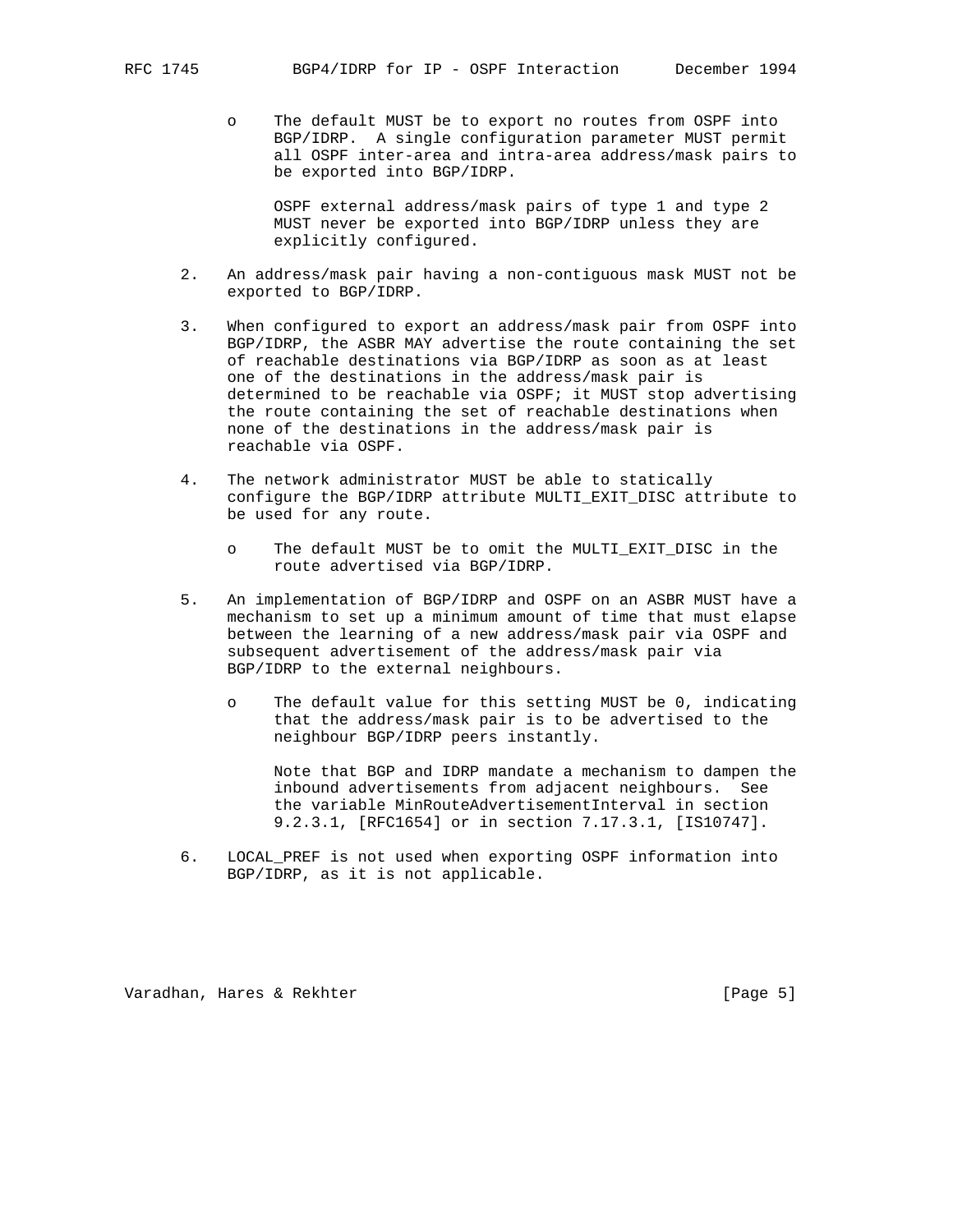- 2.2. Importing BGP/IDRP information into OSPF
	- 1. BGP/IDRP implementations SHOULD allow an AS to control announcements of BGP/IDRP learned set of reachable destinations into OSPF. Implementations SHOULD support such control with the granularity of a single destination.

 Implementations SHOULD also support such control with the granularity of an autonomous system, where the autonomous system may be either the autonomous system that originated the information or the autonomous system that advertised the information to the local system (adjacent autonomous system).

 o The default MUST be to import nothing from BGP/IDRP into OSPF. Administrators must configure every destination they wish to import.

 A configuration parameter MAY allow an administrator to configure an ASBR to import all the set of reachable destinations from BGP/IDRP into the OSPF routing domain.

- 2. The administrator MUST be able to configure the OSPF cost and the OSPF metric type of every destination imported into OSPF. The OSPF metric type MUST default to type 2. If the LOCAL\_PREF value is used to construct the OSPF cost, one must be extremely careful with such a conversion. In OSPF the lower cost is preferred, while in BGP/IDRP the higher value of the LOCAL\_PREF is preferred. In addition, the OSPF cost ranges between 1 and 2^24, while the LOCAL\_PREF value ranges between 0 and 2^32. Note that if ASBRs within a domain are configured to correlate BGP/IDRP and OSPF information (as described in Section 3), then the route selection by the ASBRs is determined solely by the OSPF cost, and the value carried by the LOCAL\_PREF attribute has no impact on the route selection.
- 3. Information learned via BGP/IDRP from peers within the same AS MUST not be imported into OSPF.
- 4. The ASBR MUST never generate a default destination into the OSPF routing domain unless explicitly configured to do so.

 A default destination is a set of all possible destinations. By convention, it is represented as a prefix of 0 length or a mask of all zeroes.

 A possible criterion for generating default into an IGP is to allow the administrator to specify a set of (set of reachable

Varadhan, Hares & Rekhter **East and Taylor (Page 6**)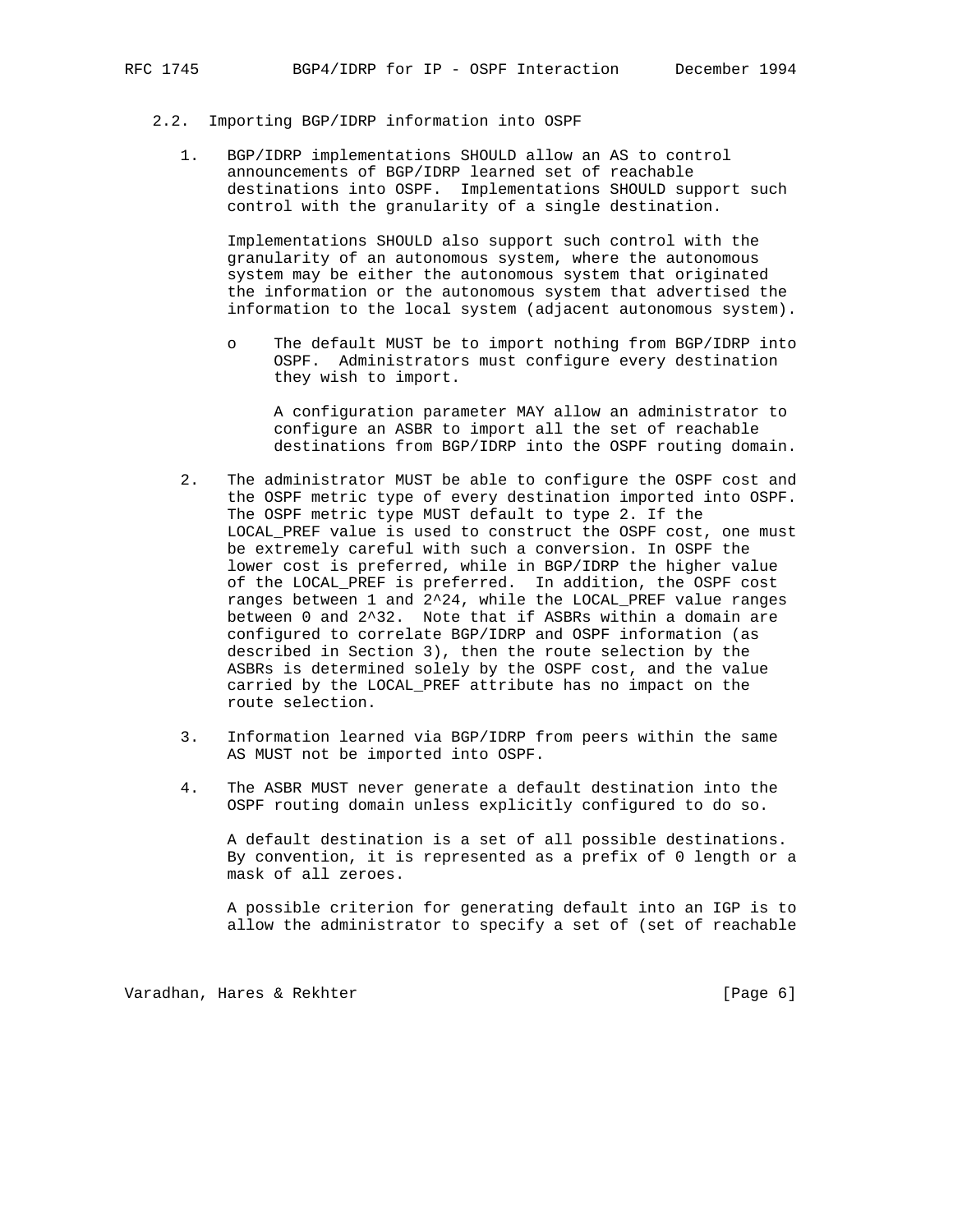destinations, PATH, default cost, default type) tuples. If the ASBR learns of at least one of the destinations in the set of reachable destinations, with the corresponding PATH, then it generates a default destination into the OSPF routing domain, with the appropriate cost and type. The lowest cost route will then be injected into the OSPF routing domain.

 This is the recommended method for originating default destinations in the OSPF routing domain.

 5. Note that [RFC1247] requires the network number to be used as the Link State ID. This will produce a conflict if the ASBR tries to import two destinations, differing only in their prefix length. This problem is fixed in [RFC1583], which obsoletes [RFC1247].

 An implementation conforming to the older [RFC1247] MUST, in this case, drop the more specific route, i.e. the route corresponding to the longer prefix in the reachability information.

- 6. MULTI\_EXIT\_DISC is not used to import BGP/IDRP information into OSPF, as it is not applicable.
- 3. BGP/IDRP Identifier and OSPF router ID

 The BGP/IDRP identifier MUST be the same as the OSPF router id at all times that the router is up.

 Note that [RFC1654] requires that the BGP identifier be an address assigned to the BGP speaker.

 In the case of IDRP, the IDRP protocol does not explicitly carry the identity of the IDRP speaker. An implicit notion of the identity of the IDRP speaker can be obtained by examining the source address in the IP packets carrying the IDRP information. Therefore, all IDRP speakers participating in the OSPF protocol MUST bind the IDRP identifier to be the address of the OSPF router id.

 This characteristic makes it convenient for the network administrator looking at an ASBR to correlate different BGP/IDRP and OSPF information based on the identifier. There is another more important reason for this characteristic.

Varadhan, Hares & Rekhter [Page 7]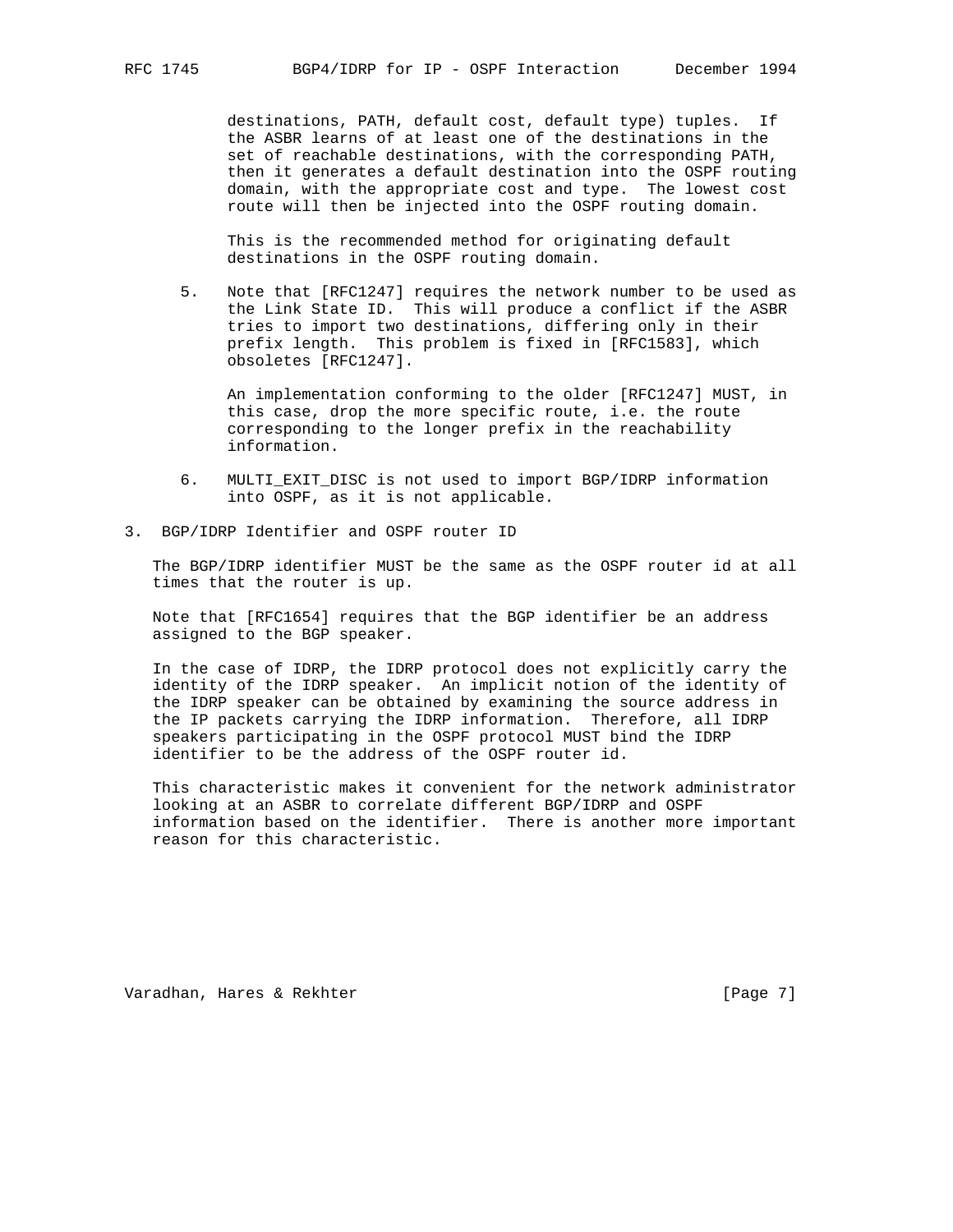Consider the scenario in which 3 ASBRs, RT1, RT2, and RT3, belong to the same autonomous system.



Autonomous System running OSPF

| $+ - - - - +$ | $+ - - - - +$ |
|---------------|---------------|
| RT1           | RT2           |
| $+ - - - - +$ | $+ - - - - +$ |

 Both RT1 and RT2 can reach an external destination X and import this information into the OSPF routing domain. RT3 is advertising this information about destination X to other external BGP/IDRP speakers. The following rule specifies how RT3 can generate the correct advertisement.

 RT3 MUST determine which ASBR(s) it is using to reach destination X by matching the OSPF router ID for its route to destination with the BGP identifier of the ASBR(s), or the IP source address of the IDRP protocol packet from the ASBR(s).

- o If RT3 has equal cost routes to X through RT1 and RT2, then, RT3 MUST merge the PATH through RT1 and RT2 into a SET.
- o Otherwise, RT3 MAY merge the PATH through RT1 and RT2.

 It MAY then generate the corresponding network layer reachability information for further advertisement to external BGP/IDRP peers.

4. Setting OSPF tags, ORIGIN and PATH attributes

 The OSPF external route tag is a "32-bit field attached to each external route . . . It may be used to communicate information between AS boundary routers; the precise nature of such information is outside the scope of [the] specification" [RFC1583].

 We use the external route tag field in OSPF to intelligently set the ORIGIN and PATH attributes in BGP/IDRP. These attributes are well known, mandatory attributes in BGP/IDRP. The exact mechanism for setting the tags is defined in sections 4.2 and 4.3. Every combination of tag bits is described in two parts:

Varadhan, Hares & Rekhter **East and Taylor (Page 8**)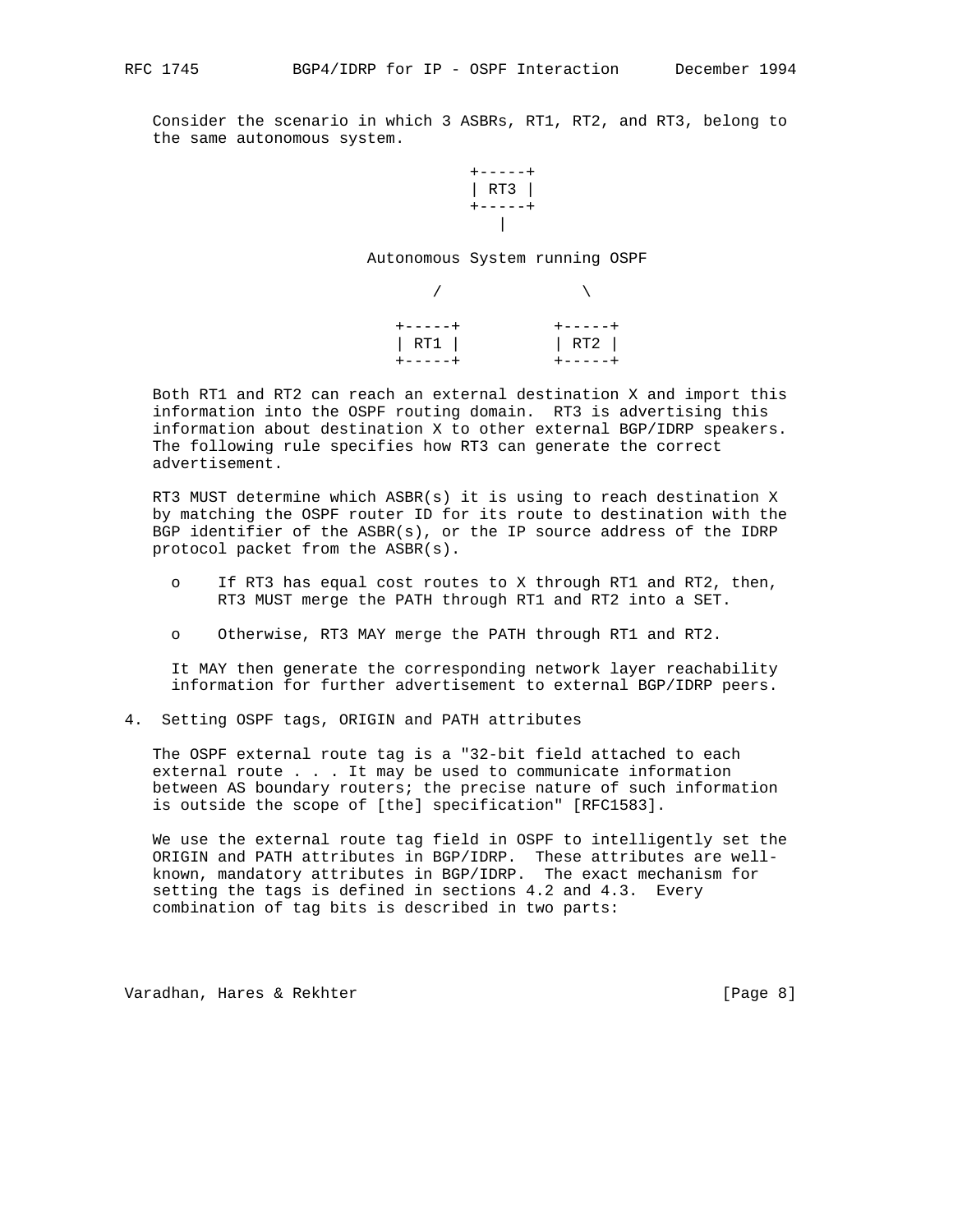- import This describes when an ASBR imports an AS external LSA into the OSPF domain with the given tag setting.
- export This indicates how the BGP/IDRP path attribues should be formatted when an ASBR, having a given type 1 or type 2 OSPF external route in its routing table, decides to export according to the considerations in section 2.1.

 The tag is broken up into sub-fields shown below. The various sub-fields specify the characteristics of the set of reachable destinations imported into the OSPF routing domain.

 The high bit of the OSPF tag is known as the "Automatic" bit. Setting this bit indicates that the tag has been generated automatically by an ASBR.

 When the network administrator configures the tag, this bit MUST be 0. This setting is the default tag setting, and is described in section 4.2.

 When the tag is automatically generated, this bit is set to 1. The other bits are defined below:

 0 0 0 0 0 0 0 0 0 0 1 1 1 1 1 1 1 1 1 1 2 2 2 2 2 2 2 2 2 2 3 3 0 1 2 3 4 5 6 7 8 9 0 1 2 3 4 5 6 7 8 9 0 1 2 3 4 5 6 7 8 9 0 1 +-+-+-+-+-+-+-+-+-+-+-+-+-+-+-+-+-+-+-+-+-+-+-+-+-+-+-+-+-+-+-+-+ |1|c|p 1| ArbitraryTag | AutonomousSystem | +-+-+-+-+-+-+-+-+-+-+-+-+-+-+-+-+-+-+-+-+-+-+-+-+-+-+-+-+-+-+-+-+

- c 1 bit of Completeness information, set when the ORIGIN of the route is either <EGP> or <IGP>.
- pl 2 bits of PathLength information; this field is set depending on the length of the PATH that the protocol could have carried when importing the reachability information into the OSPF routing domain.

#### ArbitraryTag

 12 bits of tag information, defaults to 0 but can be configured to anything else.

AutonomousSystem (or "AS")

 16 bits, indicating the AS number corresponding to the set of reachable destinations, 0 if the set of reachable destinations is to be considered as part of the local AS.

Varadhan, Hares & Rekhter **East and Taylor (Page 9**)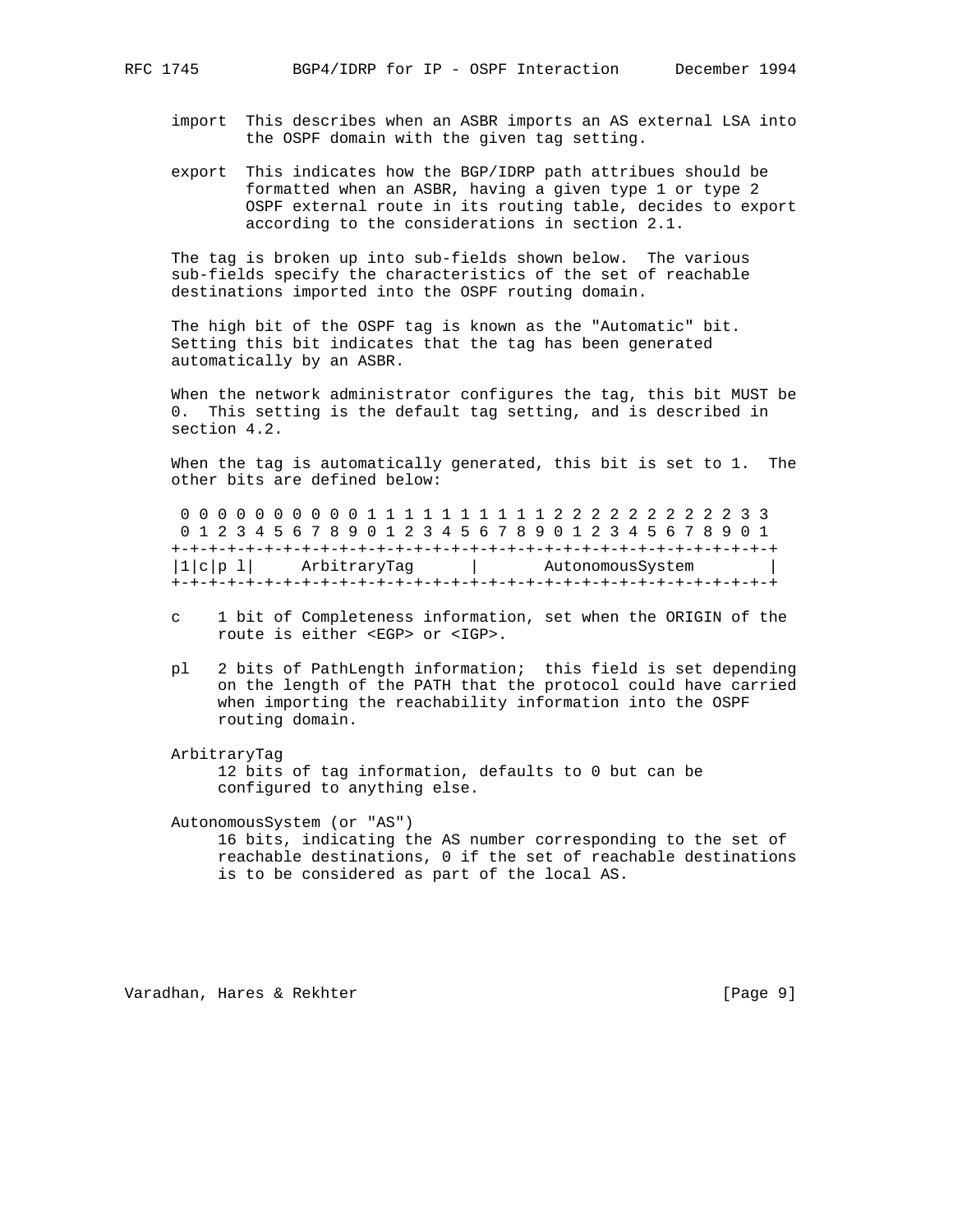local\_AS: The AS number of the local OSPF routing domain. next\_hop\_AS: The AS number of an external BGP peer.

- 4.1. Configuration parameters for setting the OSPF tag
	- o There MUST be a mechanism to enable automatic generation of the tag characteristic bits.
	- o Configuration of an ASBR running OSPF MUST include the capability to associate a tag value, for the ArbitraryTag, or LocalInfo sub-field of the OSPF tag, with each instance of a routing domain.
	- o Configuration of an ASBR running OSPF MUST include the capability to associate an AS number with each instance of a routing domain.

 Associating an AS number with an instance of an IGP is equivalent to flagging those set of reachable destinations imported from the IGP to be external destinations outside the local autonomous system.

4.2. Manually configured tags

 0 0 0 0 0 0 0 0 0 0 1 1 1 1 1 1 1 1 1 1 2 2 2 2 2 2 2 2 2 2 3 3 0 1 2 3 4 5 6 7 8 9 0 1 2 3 4 5 6 7 8 9 0 1 2 3 4 5 6 7 8 9 0 1 +-+-+-+-+-+-+-+-+-+-+-+-+-+-+-+-+-+-+-+-+-+-+-+-+-+-+-+-+-+-+-+-+ |0| LocalInfo | +-+-+-+-+-+-+-+-+-+-+-+-+-+-+-+-+-+-+-+-+-+-+-+-+-+-+-+-+-+-+-+-+

- import This tag setting corresponds to the administrator manually setting the OSPF tag bits.
- export The route SHOULD be exported into BGP with the attributes ORIGIN=<EGP>, PATH=<local\_AS>.

 Nothing MUST inferred about the characteristics of the set of reachable destinations corresponding to this tag setting.

 For backward compatibility with existing implementations of OSPF currently deployed in the field, this MUST be the default setting for importing destinations into the OSPF routing domain. There MUST be a mechanism to enable automatic tag generation for imported destinations.

Varadhan, Hares & Rekhter [Page 10]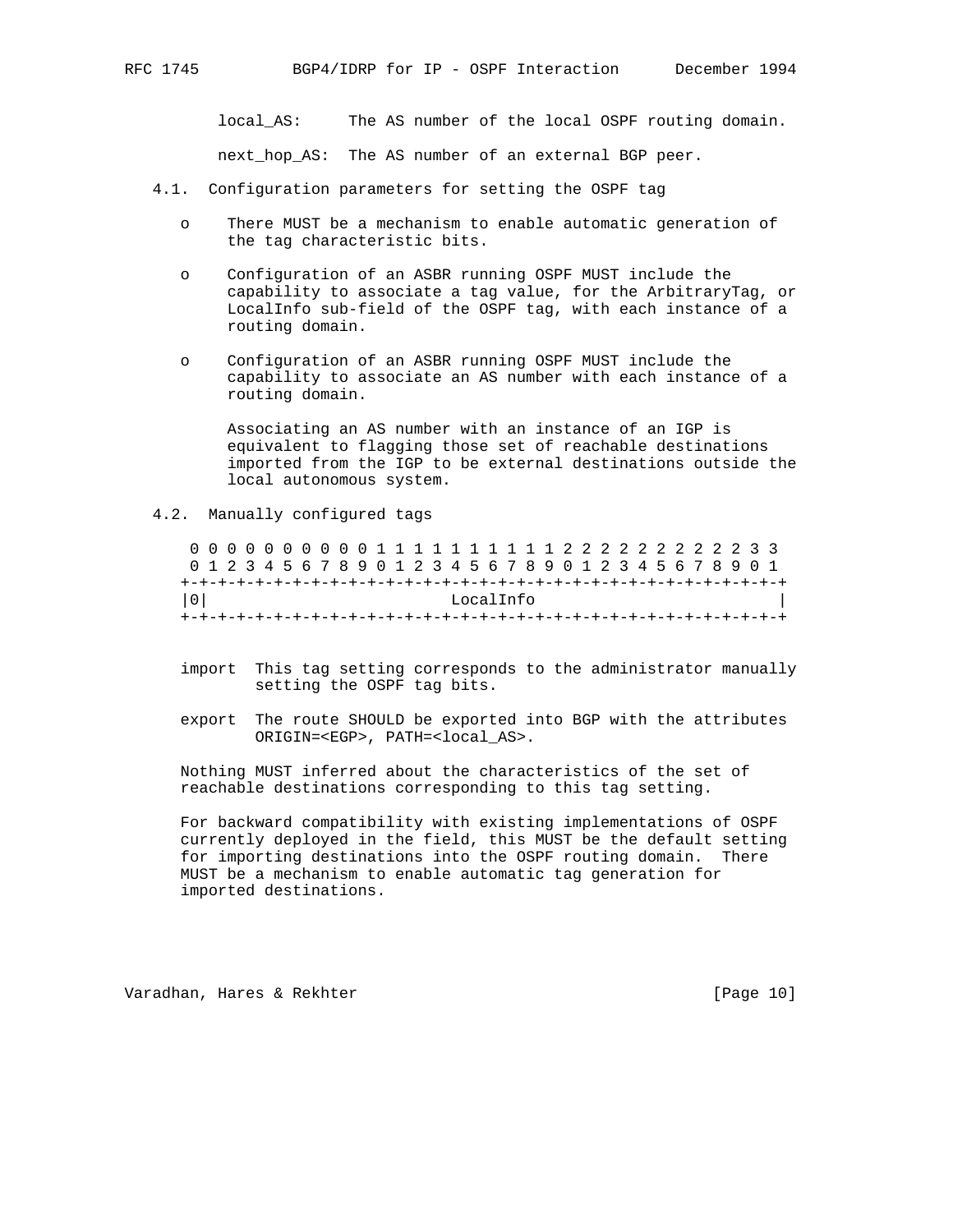4.3. Automatically generated tags 4.3.1. Tag = <Automatic = 1, Complete = 0, PathLength = 00> 0 0 0 0 0 0 0 0 0 0 1 1 1 1 1 1 1 1 1 1 2 2 2 2 2 2 2 2 2 2 3 3 0 1 2 3 4 5 6 7 8 9 0 1 2 3 4 5 6 7 8 9 0 1 2 3 4 5 6 7 8 9 0 1 +-+-+-+-+-+-+-+-+-+-+-+-+-+-+-+-+-+-+-+-+-+-+-+-+-+-+-+-+-+-+-+-+ |1|0|0|0| ArbitraryTag | AutonomousSystem | +-+-+-+-+-+-+-+-+-+-+-+-+-+-+-+-+-+-+-+-+-+-+-+-+-+-+-+-+-+-+-+-+ import These are reachable destinations imported from routing protocols with incomplete path information and cannot or may not carry the neighbour AS or AS path (and hence the IDRP RD\_PATH) as part of the routing information. This setting SHOULD be used to import reachable destinations from an IGP that the network administrator has configured as external routes, without specifying the next\_hop\_AS.

 export The route SHOULD be exported into BGP/IDRP with the attributes ORIGIN=<EGP>, PATH=<Local\_AS>.

4.3.2. Tag = <Automatic = 1, Complete = 0, PathLength = 01>

 0 0 0 0 0 0 0 0 0 0 1 1 1 1 1 1 1 1 1 1 2 2 2 2 2 2 2 2 2 2 3 3 0 1 2 3 4 5 6 7 8 9 0 1 2 3 4 5 6 7 8 9 0 1 2 3 4 5 6 7 8 9 0 1 +-+-+-+-+-+-+-+-+-+-+-+-+-+-+-+-+-+-+-+-+-+-+-+-+-+-+-+-+-+-+-+-+ |1|0|0|1| ArbitraryTag | AutonomousSystem | +-+-+-+-+-+-+-+-+-+-+-+-+-+-+-+-+-+-+-+-+-+-+-+-+-+-+-+-+-+-+-+-+

 import These are reachable destinations imported from routing protocols with incomplete path information. The neighbour AS (and therefore IDRP RD) is carried in the routing information.

> This setting SHOULD be used for importing reachable destinations from EGP into the OSPF routing domain. This setting MAY also be used when importing reachable destinations from BGP/IDRP whose ORIGIN=<EGP> and PATH=<next\_hop\_AS>; if the BGP/IDRP learned route has no other transitive attributes, then its propagation via BGP/IDRP to ASBRs internal to the autonomous system MAY be suppressed.

 export The route SHOULD be exported into BGP/IDRP with ORIGIN=<EGP> and PATH=<local\_AS, next\_hop\_AS>.

Varadhan, Hares & Rekhter [Page 11]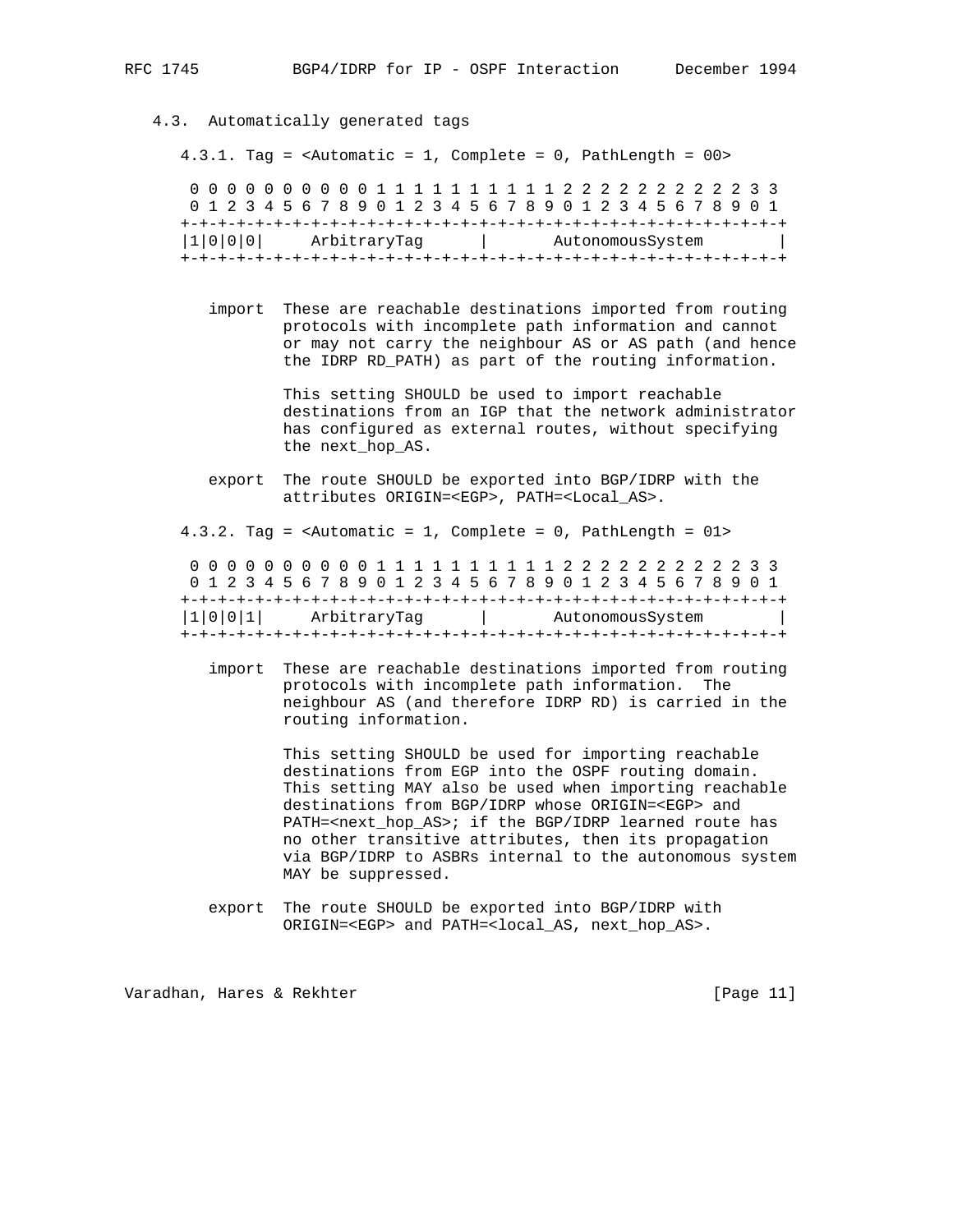4.3.3. Tag = <Automatic = 1, Complete = 0, PathLength = 10> 0 0 0 0 0 0 0 0 0 0 1 1 1 1 1 1 1 1 1 1 2 2 2 2 2 2 2 2 2 2 3 3 0 1 2 3 4 5 6 7 8 9 0 1 2 3 4 5 6 7 8 9 0 1 2 3 4 5 6 7 8 9 0 1 +-+-+-+-+-+-+-+-+-+-+-+-+-+-+-+-+-+-+-+-+-+-+-+-+-+-+-+-+-+-+-+-+ |1|0|1|0| ArbitraryTag | AutonomousSystem +-+-+-+-+-+-+-+-+-+-+-+-+-+-+-+-+-+-+-+-+-+-+-+-+-+-+-+-+-+-+-+-+

 import These are reachable destinations imported from routing protocols with truncated path information.

> These are imported by a border router, which is running BGP/IDRP to a stub domain, and not running BGP/IDRP to other ASBRs in the same autonomous system. This causes a truncation of the PATH. These destinations MUST not be re-exported into BGP/IDRP at another ASBR.

export The route MUST never be exported into BGP/IDRP.

 4.3.4. Tag = <Automatic = 1, Complete = 1, PathLength = 00> 0 0 0 0 0 0 0 0 0 0 1 1 1 1 1 1 1 1 1 1 2 2 2 2 2 2 2 2 2 2 3 3

 0 1 2 3 4 5 6 7 8 9 0 1 2 3 4 5 6 7 8 9 0 1 2 3 4 5 6 7 8 9 0 1 +-+-+-+-+-+-+-+-+-+-+-+-+-+-+-+-+-+-+-+-+-+-+-+-+-+-+-+-+-+-+-+-+ |1|1|0|0| ArbitraryTag | AutonomousSystem | +-+-+-+-+-+-+-+-+-+-+-+-+-+-+-+-+-+-+-+-+-+-+-+-+-+-+-+-+-+-+-+-+

 import These are reachable destinations imported from routing protocols with either complete path information or are known to be complete through means other than that carried by the routing protocol.

> This setting SHOULD be used for importing reachable destinations into OSPF from an IGP.

 export The route SHOULD be exported to BGP/IDRP with ORIGIN=<IGP>, PATH=<Local\_AS>.

4.3.5. Tag = <Automatic = 1, Complete = 1, PathLength = 01>

 0 0 0 0 0 0 0 0 0 0 1 1 1 1 1 1 1 1 1 1 2 2 2 2 2 2 2 2 2 2 3 3 0 1 2 3 4 5 6 7 8 9 0 1 2 3 4 5 6 7 8 9 0 1 2 3 4 5 6 7 8 9 0 1 +-+-+-+-+-+-+-+-+-+-+-+-+-+-+-+-+-+-+-+-+-+-+-+-+-+-+-+-+-+-+-+-+ |1|1|0|1| ArbitraryTag | AutonomousSystem | +-+-+-+-+-+-+-+-+-+-+-+-+-+-+-+-+-+-+-+-+-+-+-+-+-+-+-+-+-+-+-+-+

Varadhan, Hares & Rekhter [Page 12]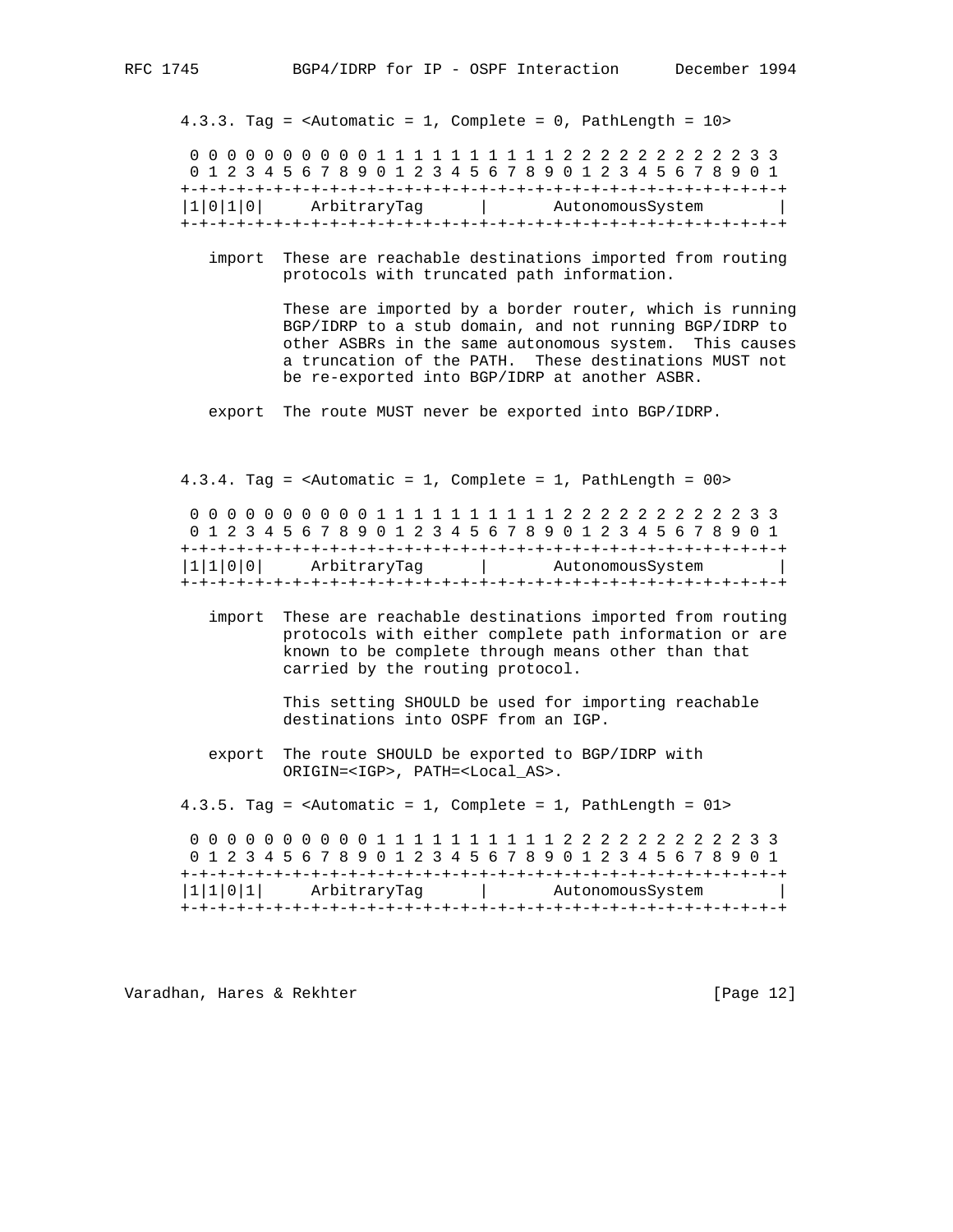import These are reachable destinations imported from routing protocols with either complete path information, or are known to be complete through means other than that carried by the routing protocol. The routing protocol also has additional information about the next hop AS or RD, the destination was learned from.

> This setting SHOULD be used when the administrator explicitly associates an AS number with an instance of an IGP. This setting MAY also be used when importing reachable destinations from BGP/IDRP whose ORIGIN=<IGP> and PATH=<next\_hop\_AS>; if the BGP/IDRP learned route has no other transitive attributes, then its propagation via BGP/IDRP to other ASBRs internal to the autonomous system MAY be suppressed.

 export OSPF routes with this tag setting SHOULD be exported with the BGP/IDRP attributes, ORIGIN=<IGP>, PATH=<local\_AS, next\_hop\_AS>.

4.3.6. Tag = <Automatic = 1, Complete = 1, PathLength = 10>

|                          |  |  |  |  |  |  |  |  |                  |  |  |  |  |  |  |  |  |  |  |  |  |        |  |  | 0 1 2 3 4 5 6 7 8 9 0 1 2 3 4 5 6 7 8 9 0 1 2 3 4 5 6 7 8 9 0 1 |  |
|--------------------------|--|--|--|--|--|--|--|--|------------------|--|--|--|--|--|--|--|--|--|--|--|--|--------|--|--|-----------------------------------------------------------------|--|
|                          |  |  |  |  |  |  |  |  |                  |  |  |  |  |  |  |  |  |  |  |  |  |        |  |  |                                                                 |  |
| 1 1 1 0 <br>ArbitraryTaq |  |  |  |  |  |  |  |  | AutonomousSystem |  |  |  |  |  |  |  |  |  |  |  |  | $\sim$ |  |  |                                                                 |  |
|                          |  |  |  |  |  |  |  |  |                  |  |  |  |  |  |  |  |  |  |  |  |  |        |  |  |                                                                 |  |

 import These are reachable destinations imported from routing protocols with complete path information and carry the AS path information as part of the routing information.

> These destinations MUST not be exported into BGP/IDRP because these are destinations that are already imported from BGP/IDRP into the OSPF RD. Hence, it is assumed that the BGP/IDRP speaker will convey these routes to other BGP/IDRP speakers within the same autonomous system via BGP/IDRP. An ASBR learning of such a destination MUST wait for the BGP update from its internal neighbours before advertising it to external BGP/IDRP peers.

export These routes MUST not be exported into BGP/IDRP.

Varadhan, Hares & Rekhter [Page 13]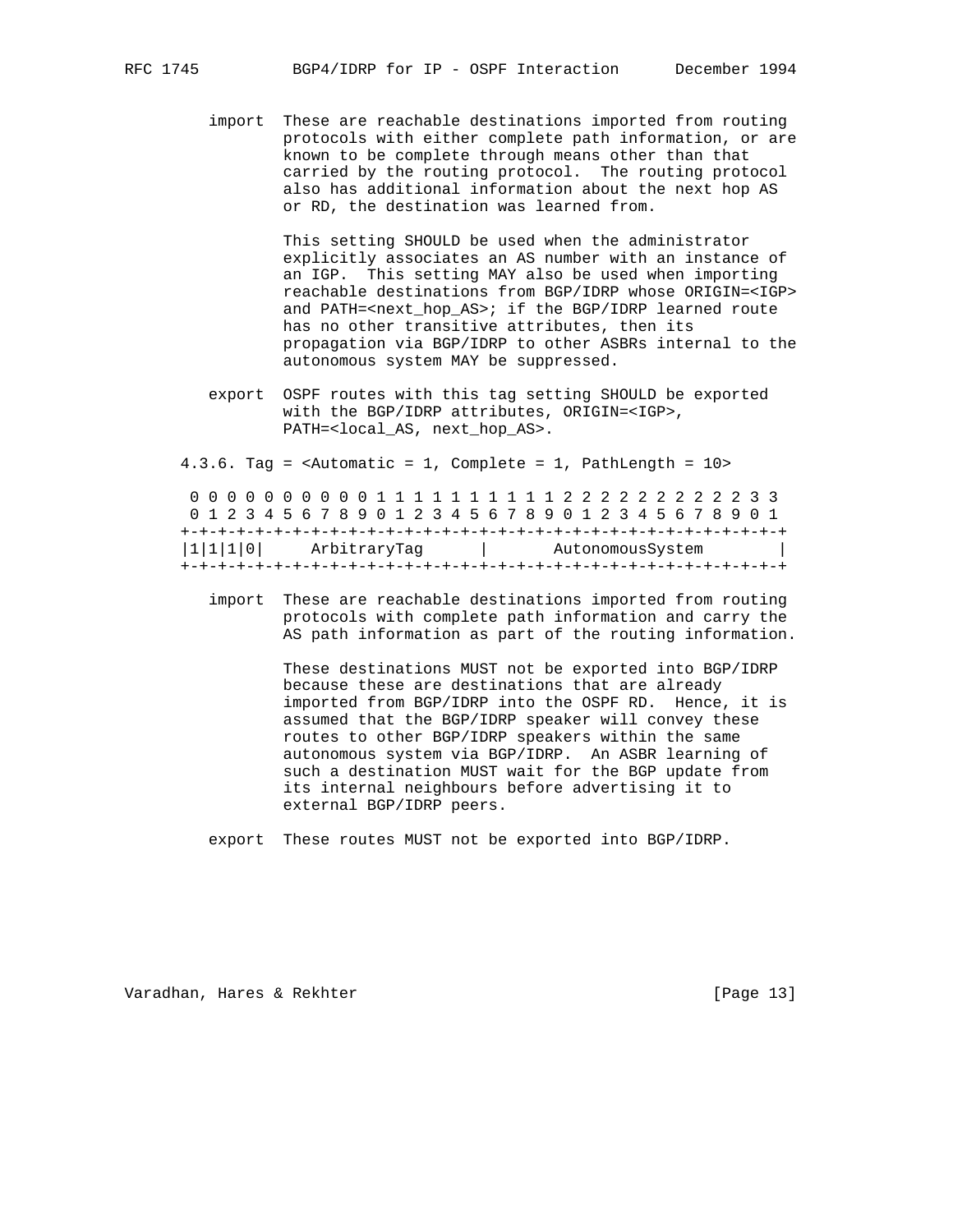## 4.4. Miscellaneous tag settings

 0 0 0 0 0 0 0 0 0 0 1 1 1 1 1 1 1 1 1 1 2 2 2 2 2 2 2 2 2 2 3 3 0 1 2 3 4 5 6 7 8 9 0 1 2 3 4 5 6 7 8 9 0 1 2 3 4 5 6 7 8 9 0 1 +-+-+-+-+-+-+-+-+-+-+-+-+-+-+-+-+-+-+-+-+-+-+-+-+-+-+-+-+-+-+-+-+  $|1|x|1|1|$  Reserved for future use +-+-+-+-+-+-+-+-+-+-+-+-+-+-+-+-+-+-+-+-+-+-+-+-+-+-+-+-+-+-+-+-+

 The value of PathLength=11 is reserved during automatic tag generation. Routers MUST NOT generate such a tag when importing reachable destinations into the OSPF routing domain. ASBRs must ignore tags which indicate a PathLength=11.

5. Setting OSPF Forwarding Address and BGP/IDRP NEXT\_HOP attribute

 Forwarding addresses are used to avoid extra hops between multiple routers that share a common network and that speak different routing protocols with each other on the common network.

 Both BGP/IDRP and OSPF have equivalents of forwarding addresses. In BGP and IDRP, the NEXT\_HOP attribute is a well-known, mandatory attribute. OSPF has a Forwarding address field. We will discuss how these are to be filled in various situations.

Consider the 4 router situation below:

 RT1 and RT2 are in one autonomous system, RT3 and RT4 are in another. RT1 and RT3 are talking BGP/IDRP with each other. RT3 and RT4 are talking OSPF with each other.



 - Importing a reachable destination into OSPF: When importing a destination from BGP/IDRP into OSPF, RT3 MUST always fill the OSPF Forwarding Address with the BGP/IDRP NEXT\_HOP attribute for the destination.

Varadhan, Hares & Rekhter [Page 14]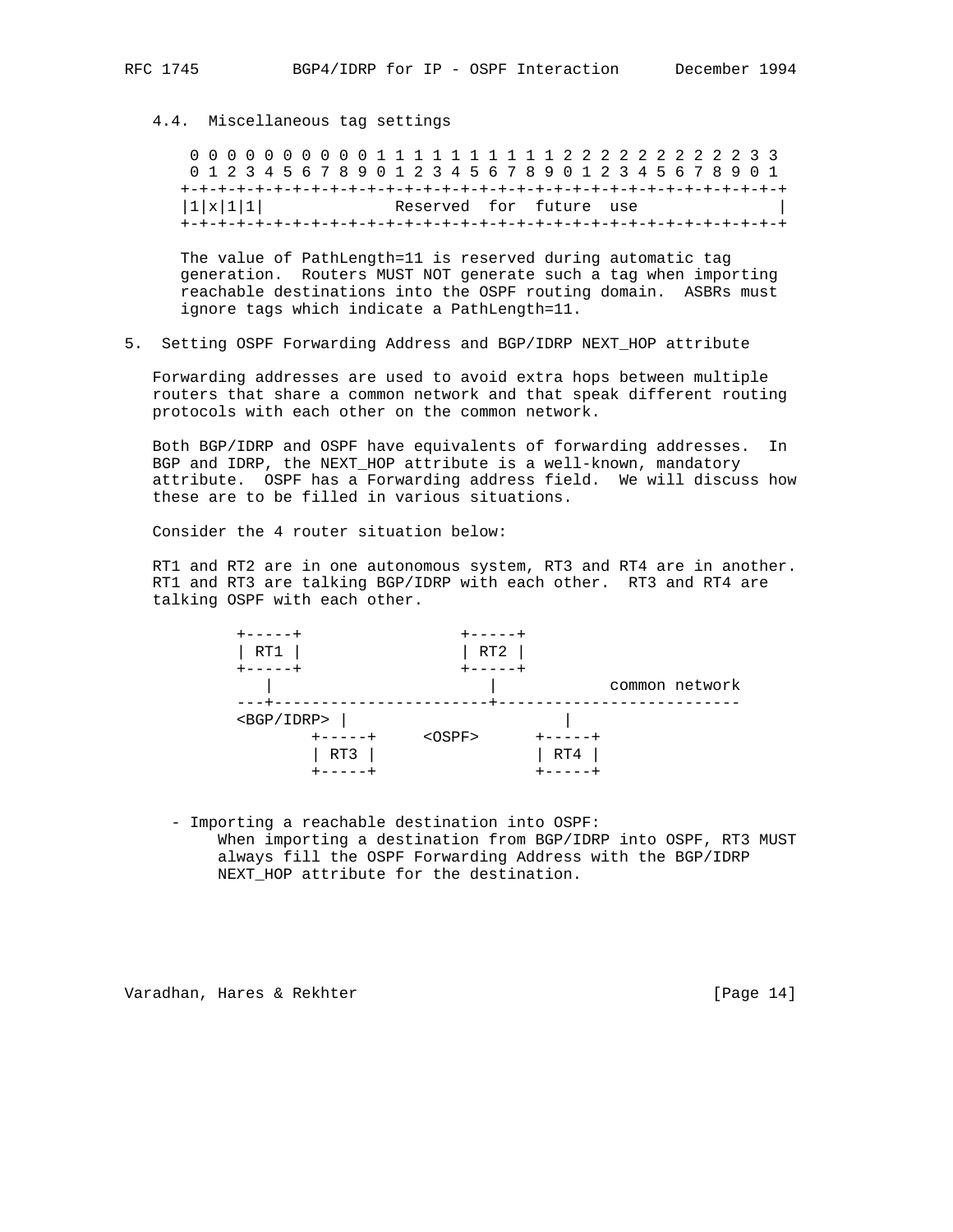- Exporting a reachable destination into BGP:
- When exporting set of reachable destinations internal to the OSPF routing domain from OSPF to BGP/IDRP, if all the destinations in the set of reachable destinations are through RT4, then RT3 MAY fill the NEXT\_HOP attribute for the set of reachable destinations with the address of RT4. This is to avoid requiring packets to take an extra hop through RT3 when traversing the AS boundary. This is similar to the concept of indirect neighbour support in EGP [RFC888, RFC827].
- 6. Changes from the BGP 3 OSPF interactions document
	- o The use of the term "route" has attained a more complicated structure in BGP 4. This document follows the constraint in the manner shown below:
		- The term "set of reachable destinations" is called a NLRI in [RFC1654].
		- The term "route" in the BGP context refers to a set of reachable destinations, and the associated attributes for the set.
		- The term "route" in the OSPF context refers to the set of reachable destinations, and the cost and the type to reach destinations. This is to keep the definitions consistent in the document.
	- o The notion of exchanging reachability information between BGP 4 and OSPF has been updated to handle variable length net mask information.
	- o The previous term INTER\_AS\_METRIC in BGP 3 has now been changed to MULTI\_EXIT\_DISC.
	- o The default metric to be used for importing BGP information into the OSPF RD is now the LOCAL\_PREF attribute, instead of a constant value.
	- o Section 3 which requires an ASBR to match the OSPF tag corresponding to a route to the BGP Identifier, can cause potential loops if the AS has equal cost multipath routing amongst the ASBRs. This scenario is outlined in the Appendix below. This is fixed in BGP4 by requiring the ASBR seeing equal cost multi-path routes to merge the PATHs through the various ASBRs into appropriate SETs.

Varadhan, Hares & Rekhter [Page 15]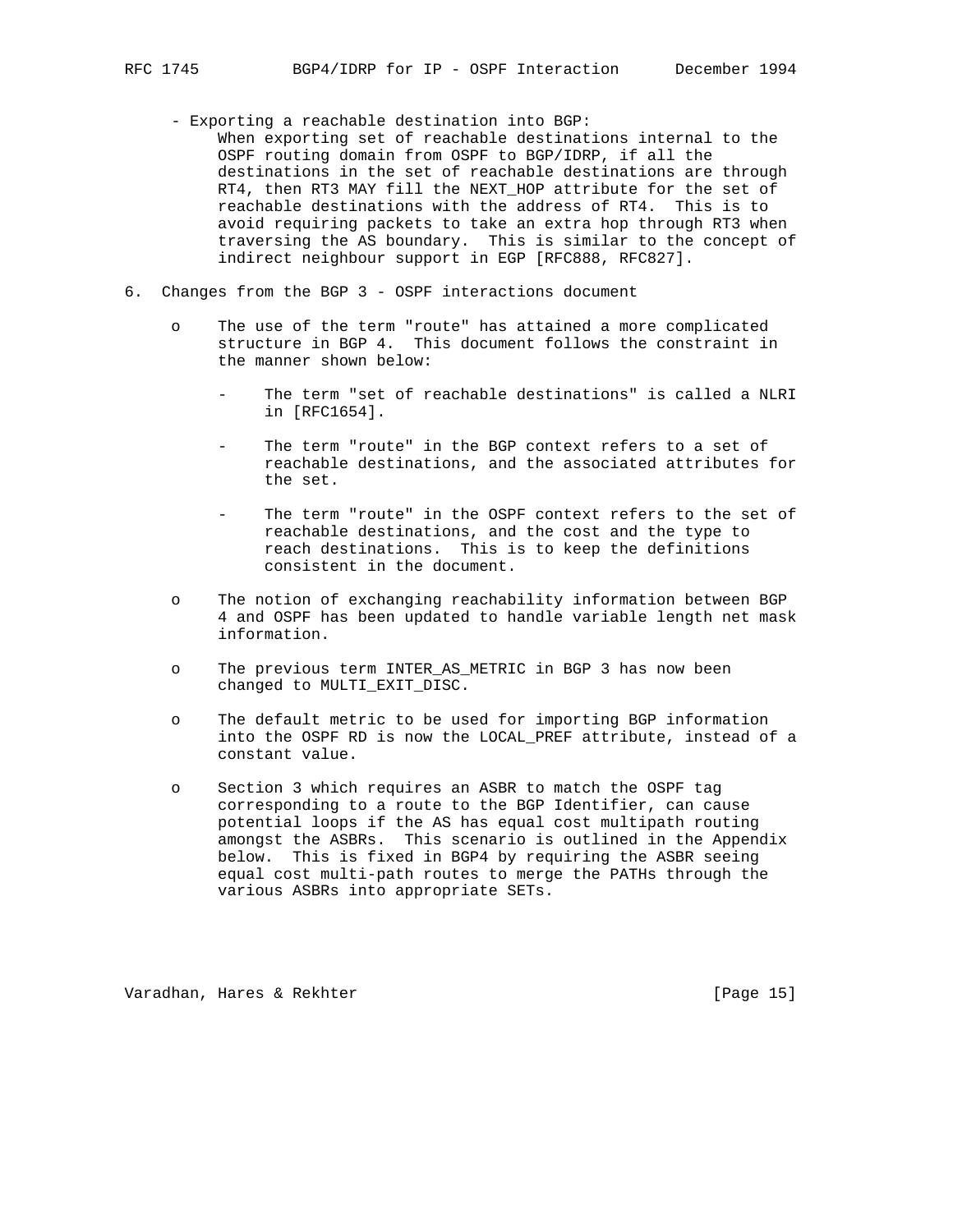- o BGP 4 requires that the BGP identifier be an address assigned to the BGP speaker. This is dealt with in section 3.
- o Section 5 on setting NEXT\_HOP attributes and Forwarding Address field has been updated to account for variable length net information.
- o This section, 6, has been added.
- 7. Security Considerations

Security issues are not discussed in this memo.

8. Acknowledgements

 We would like to thank Jeff Honig (Cornell University), John Moy (Cascade Communications Corp.), Tony Li (cisco Systems), Rob Coltun (Consultant), Dennis Ferguson (ANS, Inc.), Phil Almquist (Consultant), Scott Bradner (Harvard University), and Joel Halpern (Newbridge Networks Inc.) for their help and suggestions in writing this document. Cengiz Aleattinoglu (USC/ISI) and Steve Hotz (USC/ISI) provided fresh insights into the packet looping problem described in the appendix.

 We would also like to thank the countless number of people from the OSPF and BGP working groups who have offered numerous suggestions and comments on the different stages of this document.

 Thanks also to Bob Braden (ISI), whose suggestions on the earlier BGP-OSPF document, [RFC1403] were useful even for this one, and have been carried through.

 We would also like to thank OARnet, where one of the authors did most of his work on this document, before moving to USC to resurrect his PhD.

- 9. Bibliography
	- [RFC827] Rosen, E., "Exterior Gateway Protocol (EGP)", RFC 827, BBN, October 1982.
	- [RFC888] Seamonson, L., and E. Rosen, "'STUB' Exterior Gateway Protocol", RFC 888, BBN, January 1984.
	- [RFC1058] Hedrick, C, "Routing Information Protocol", RFC 1058, Rutgers University, June 1988.

Varadhan, Hares & Rekhter [Page 16]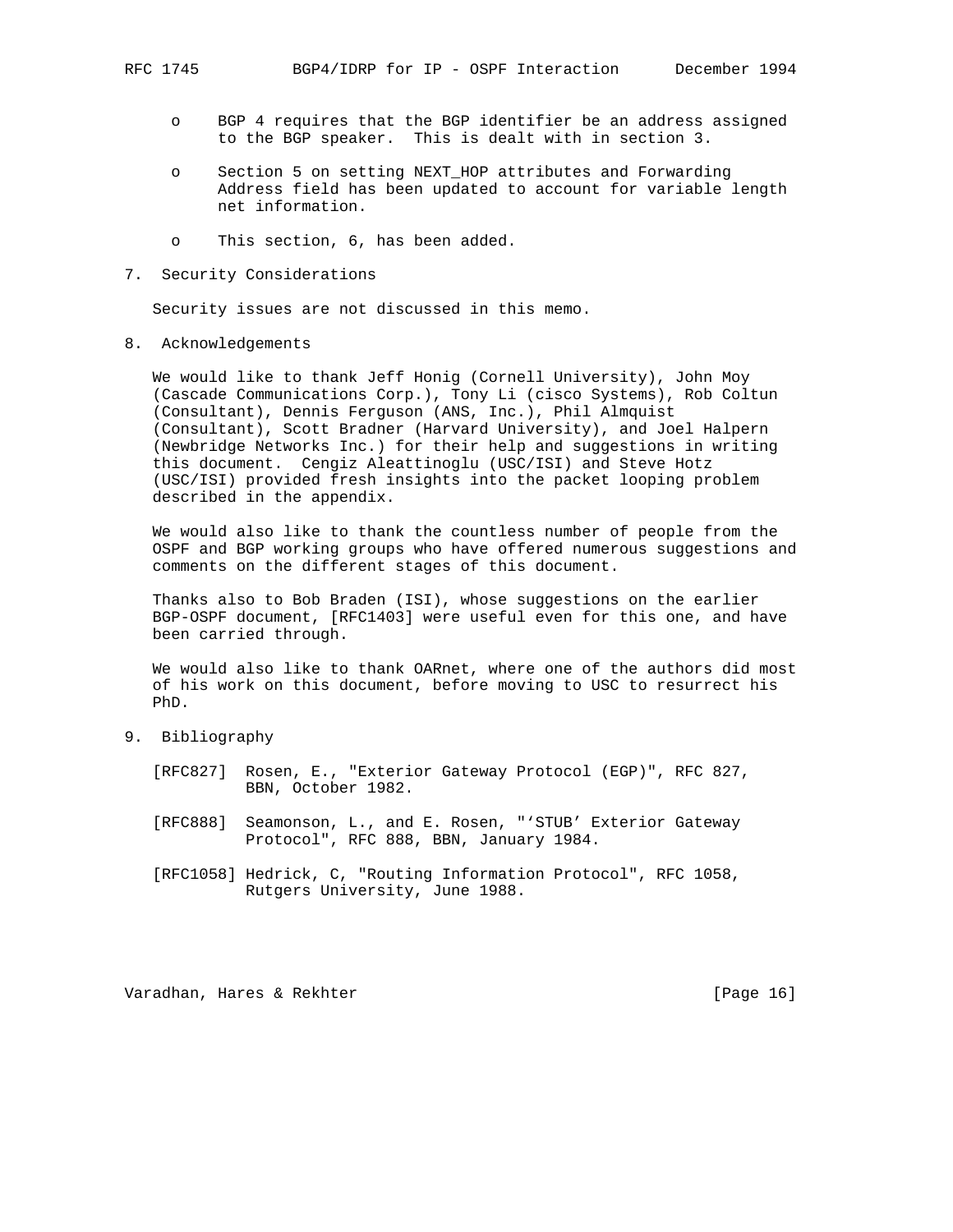- [RFC1122] Braden, R., Editor, "Requirements for Internet Hosts Communication Layers", STD 3, RFC 1122, USC/Information Sciences Institute, October 1989.
- [RFC1123] Braden, R., Editor, "Requirements for Internet Hosts Application and Support", STD 3, RFC 1123, USC/Information Sciences Institute, October 1989.
- [RFC1247] Moy, J., "The OSPF Specification Version 2", RFC 1247, Proteon, January 1991.
- [RFC1403] Varadhan, K., "BGP OSPF Interaction", RFC 1403, OARnet, January 1993.
- [RFC1519] Fuller, V., Li, T., Yu, J., and K. Varadhan, "Supernetting: an Address Assignment and Aggregation Strategy", RFC 1519, BARRNet, cisco, Merit, OARnet, September 1993.
- [RFC1583] Moy, J., "The OSPF Specification Version 2", RFC 1583, (Obsoletes [RFC1247]), Proteon, March 1994.
- [RFC1654] Rekhter, Y., and T. Li, Editors, "A Border Gateway Protocol 4 (BGP-4)", RFC 1654, T.J. Watson Research Center, IBM Corp., cisco Systems, July 1994.
- [ROUTE-LEAKING] Almquist, P., "Ruminations on Route Leaking", Work in Progress.
- [NEXT-HOP] Almquist, P., "Ruminations on the Next Hop, Work in Progress.
- [IDRP] Hares, S., "IDRP for IP", Work in Progress.
- [IS10747] ISO/IEC IS 10747 Information Processing Systems Telecommunications and Information Exchange between Systems - Protocol for Exchange of Inter-domain Routeing Information among Intermediate Systems to Support Forwarding of ISO 8473 PDUs, 1993.

Varadhan, Hares & Rekhter [Page 17]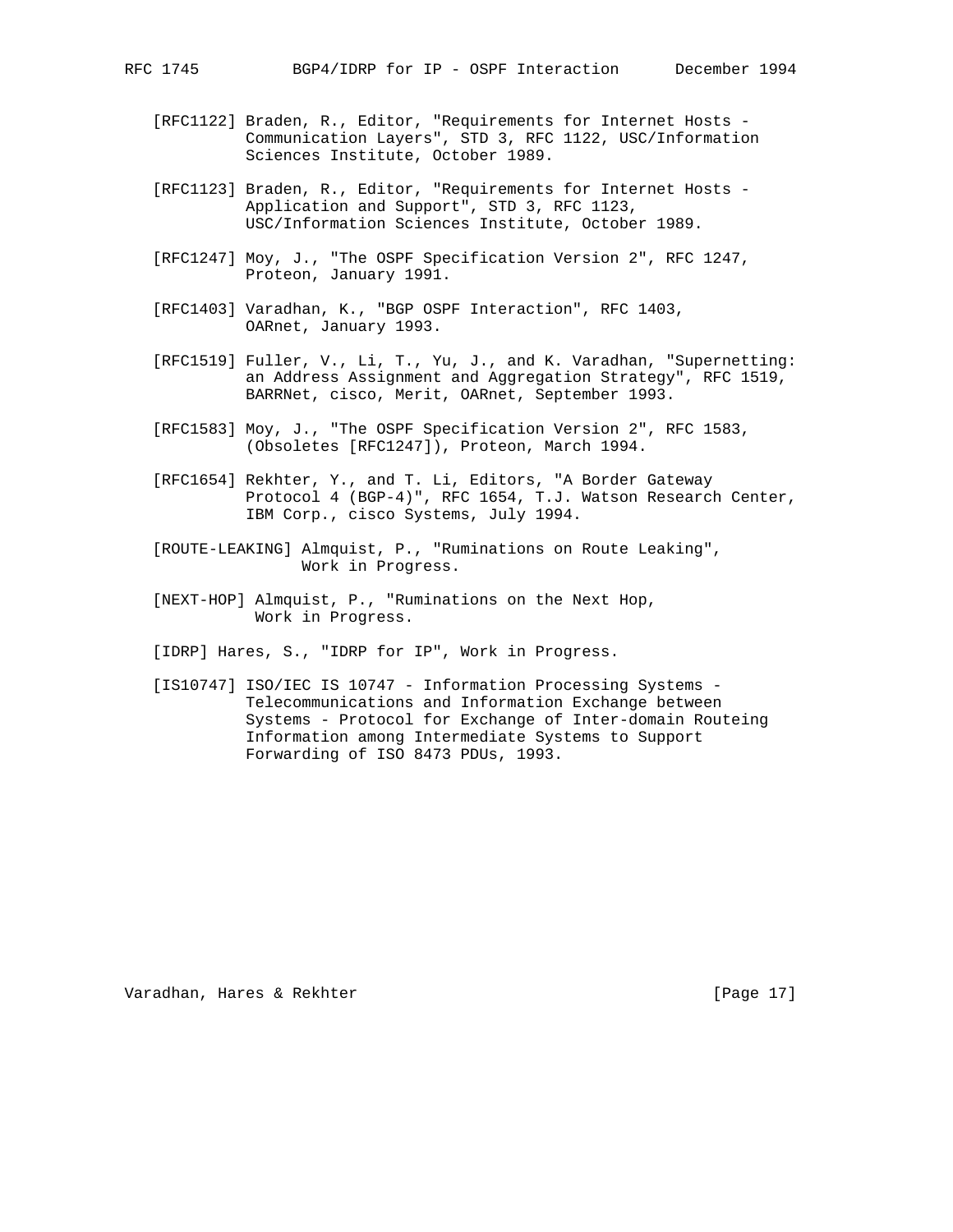# 10. Appendix

 This is an example of how the two routing protocols, BGP/IDRP and OSPF, might both be consistent in their behaviour, and yet packets from a source domain, S, to a destination in domain X might be stuck in a forwarding loop.



 Given the domains, X, A, B, C and S, let domains A and C be running OSPF, and ASBRs A3 and C3 have equal cost multipath routes to A1, A2 and C1, C2 respectively. The picture above shows the internal structure of domains A and C only.

During steady state, the following are the route advertisements:

- o Domain B advertises to A path <B,X>
- o ASBR A3 in domain A advertises path <A,B,X> to domain C, at ASBR C2.
- o Domain C has two equal cost paths to X: one direct <C,X>, and another through A <C,A,B,X>
- o BR C3 in domain C advertises to A2 path <C,X>
- o Domain A has two equal cost paths to X: <A,C,X> and <A,B,X>

 Both C1 and C2 inject a route to X within the domain C, and likewise A1 and A2 inject a route to X within the domain A. Since A3 and C3 see equal cost routes to X through A1, A2 and C1, C2 respectively, a stable loop through ASBRs <A3, A2, C3, C2, A3> exists.

Varadhan, Hares & Rekhter [Page 18]